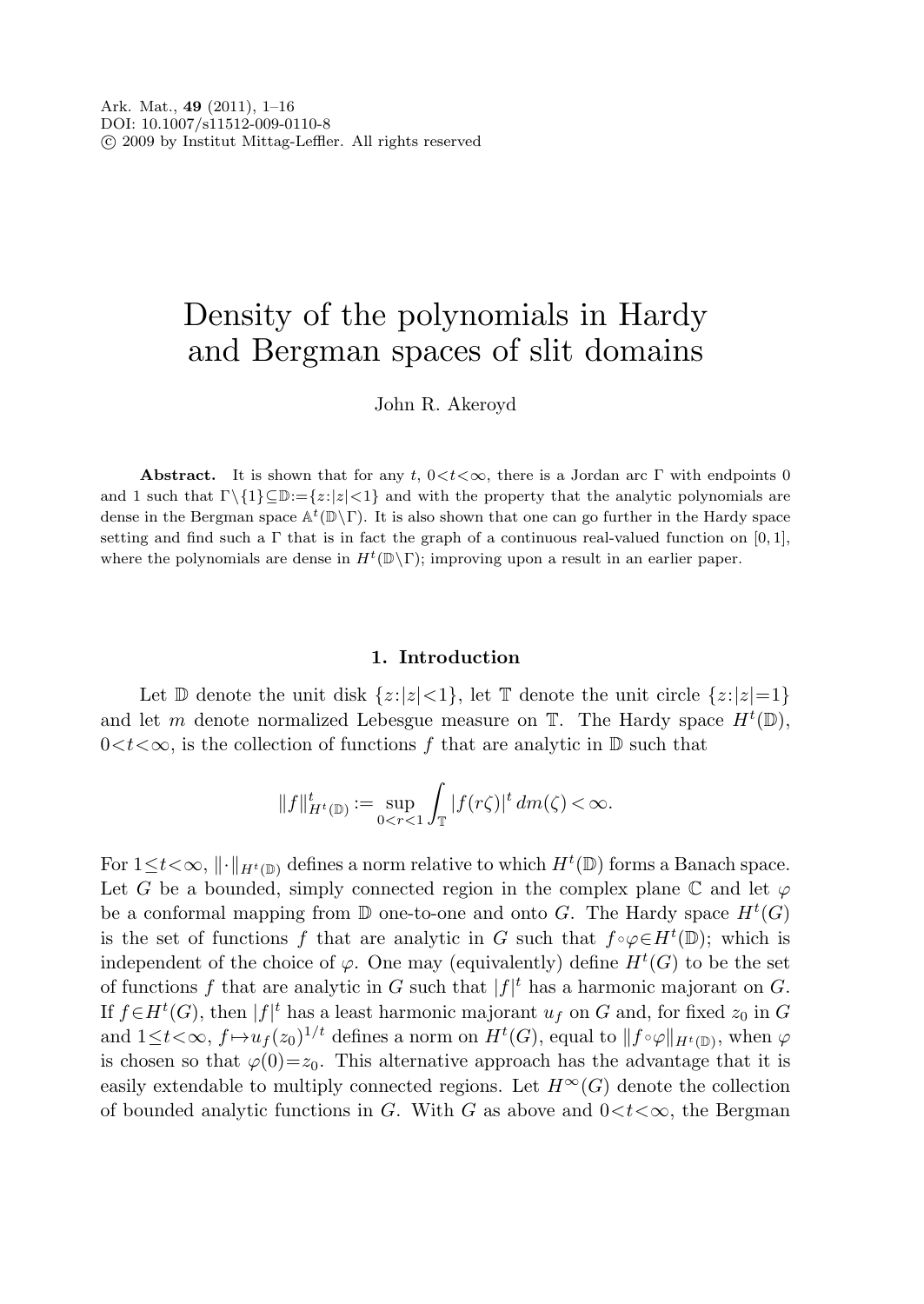space  $\mathbb{A}^t(G)$  is defined to be the set of functions f that are analytic in G such that

$$
||f||_{\mathbb{A}^t(G)}^t := \int_G |f|^t \, dA < \infty,
$$

where A denotes two-dimensional Lebesgue measure on  $\mathbb{C}$ . In the case that  $1 \leq t < \infty$ ,  $\lVert \cdot \rVert_{\mathbb{A}^t(G)}$  defines a norm relative to which  $\mathbb{A}^t(G)$  forms a Banach space. Since G is bounded, the collection of analytic polynomials, which we denote by  $P$ , is a subspace of both  $H^t(G)$  and  $\mathbb{A}^t(G)$ . In an earlier paper (cf. [[1\]](#page-14-0)) the author constructed a Jordan (i.e., simple) arc Γ with endpoints 0 and 1—a tortuous, self-similar fractal such that  $\Gamma \setminus \{1\} \subset \mathbb{D}$  and with the property that  $\mathcal P$  is dense in the Hardy space  $H^t(\mathbb{D}\backslash\Gamma)$ ; for any prescribed t,  $0 < t < \infty$ . In this paper we improve upon this earlier result by showing that the arc Γ can be chosen to be the graph of a continuous realvalued function on  $[0, 1]$ ; see Corollary [3.4](#page-7-0). We then turn to the Bergman space setting and show that there is a Jordan arc  $\Gamma$  with endpoints 0 and 1 such that  $\Gamma \backslash \{1\} \subseteq \mathbb{D}$  and with the property that  $\mathcal P$  is dense in  $\mathbb{A}^t(\mathbb{D}\backslash\Gamma)$ ; see Corollary [4.2.](#page-13-0) This latter result puts to rest a rather long-standing question (circa 1937); cf. [[3\]](#page-15-0) and [\[10\]](#page-15-1). Throughout this paper we confine ourselves to the Banach space setting  $1 \leq t \leq \infty$ . By Jensen's inequality we then have the results for all t,  $0 \leq t \leq \infty$ .

#### **2. Preliminaries**

<span id="page-1-0"></span>Let  $\mu$  be a finite, positive Borel measure compactly supported in  $\mathbb{C}$ . Then  $\mathcal{P}\subseteq L^t(\mu), 1\leq t<\infty$ . We let  $P^t(\mu)$  denote the closure of  $\mathcal P$  in  $L^t(\mu)$ . A point  $\alpha$  in  $\mathbb C$ is called a *bounded point evaluation* for  $P^t(\mu)$  if there is a positive constant c such that

$$
|p(\alpha)| \le c ||p||_{L^t(\mu)}
$$

for all polynomials p. If  $\alpha$  is such a point, then by the Hahn–Banach theorem and the Riesz representation theorem, there exists  $k_{\alpha}$  in  $L^{s}(\mu)$ ,  $1/s+1/t=1$ , such that  $p(\alpha) = \int p k_{\alpha} d\mu$  for all polynomials p. For any f in  $P^t(\mu)$ , define  $\hat{f}$  at  $\alpha$  by:

$$
\hat{f}(\alpha) = \int f k_{\alpha} d\mu.
$$

If, in fact, there exist positive constants  $c$  and  $r$  such that

$$
|p(z)| \le c ||p||_{L^t(\mu)}
$$

whenever  $|z-\alpha| < r$  and p is a polynomial, then  $\alpha$  is called an *analytic bounded point* evaluation for  $P^t(\mu)$ . The set of analytic bounded point evaluations for  $P^t(\mu)$  is a bounded, open subset of C whose components are simply connected, and is the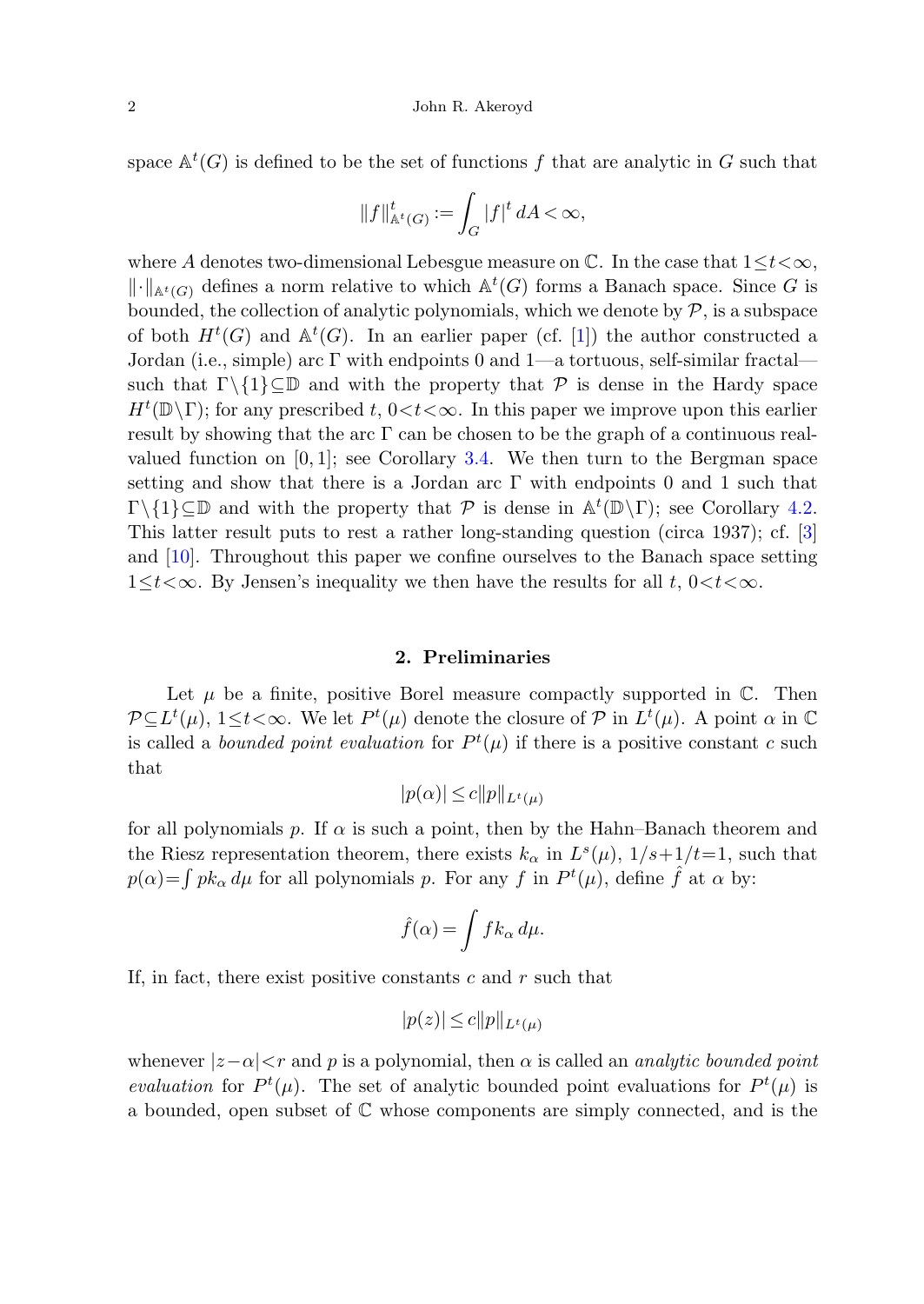<span id="page-2-0"></span>largest open set to which every function in  $P^t(\mu)$  has a natural analytic continuation, given by  $\hat{f}$ . J. Thomson has established a direct sum decomposition of  $P^t(\mu)$ , where the components of the set of analytic bounded point evaluations play a vital role; cf. [[12\]](#page-15-2), Theorem 5.8, or Theorem [2.1](#page-2-0) below.

**Theorem 2.1.** (J. Thomson) Let  $\mu$  be a finite, positive Borel measure compactly supported in  $\mathbb C$  and let  $\{G_n\}_{n=1}^N$  be the components (there might be none, or countably many) of the set of analytic bounded point evaluations for  $P^t(\mu)$ . Then there is a Borel partition  $\{\Delta_n\}_{n=0}^N$  of the support of  $\mu$  such that

$$
P^{t}(\mu) = L^{t}(\mu|_{\Delta_0}) \oplus \left(\bigoplus_{n=1}^{N} P^{t}(\mu|_{\Delta_n})\right),
$$

where  $\Delta_n \subseteq \overline{G}_n$  and  $P^t(\mu|_{\Delta_n})$  is irreducible,  $n \geq 1$ . Moreover, for  $n \geq 1$ , the mapping  $f \mapsto \hat{f}$  is one-to-one on  $P^t(\mu|_{\Delta_n})$  and, under this mapping, the Banach algebras  $P^t(\mu|_{\Delta_n}) \cap L^{\infty}(\mu|_{\Delta_n})$  and  $H^{\infty}(G_n)$  are algebraically and isometrically isomorphic, and weak-star homeomorphic.

<span id="page-2-1"></span>A recent paper of A. Aleman, S. Richter and C. Sundberg refines our understanding of the irreducible summands  $P^t(\mu|_{\Delta_n})$  in Theorem 2.1; cf. [\[2](#page-14-1)].

Let  $G$  be a bounded, simply connected region in  $\mathbb{C}$ . Since the Hardy space  $H^t(G)$  is conformally invariant, it is straightforward that  $H^{\infty}(G)$  is dense in  $H^t(G)$ . A result of L. I. Hedberg tells us that the same holds in the Bergman space setting; for a proof in the case that  $t=2$ , one may consult [\[11](#page-15-3)], pp. 112–114.

**Theorem 2***.***2.** (L. I. Hedberg) Let G be a bounded, simply connected region in  $\mathbb{C}$ . Then  $H^{\infty}(G)$  is dense in  $\mathbb{A}^{t}(G)$ ,  $1 \leq t < \infty$ .

Once again, let G be a bounded, simply connected region in  $\mathbb C$  and, for  $z_0$  in  $G$ , define  $\rho_{z_0}$ :  $C_{\mathbb{R}}(\partial G) \to \mathbb{R}$  by  $\rho_{z_0}(u) = \hat{u}(z_0)$ , where  $\hat{u}$  now denotes the continuous, realvalued function on  $\overline{G}$  that is harmonic in G and has boundary values u. By the maximum principle,  $\rho_{z_0}$  defines a (positive) bounded linear functional on  $C_{\mathbb{R}}(\partial G)$ ; and, processing the function  $u \equiv 1$ , we find that  $\rho_{z_0}$  is of norm equal to 1. Hence, by the Riesz representation theorem, there is a unique positive, probability measure  $\omega(\cdot, G, z_0)$  with support in ∂G such that

$$
\hat{u}(z_0) = \int_{\partial G} u(\zeta) \, d\omega(\zeta, G, z_0)
$$

for all u in  $C_{\mathbb{R}}(\partial G)$ . The measure  $\omega(\cdot, G, z_0)$  is the so-called *harmonic measure* on  $\partial G$  for evaluation at  $z_0$ . By Harnack's inequality,  $\omega(\cdot, G, w_0)$  is boundedly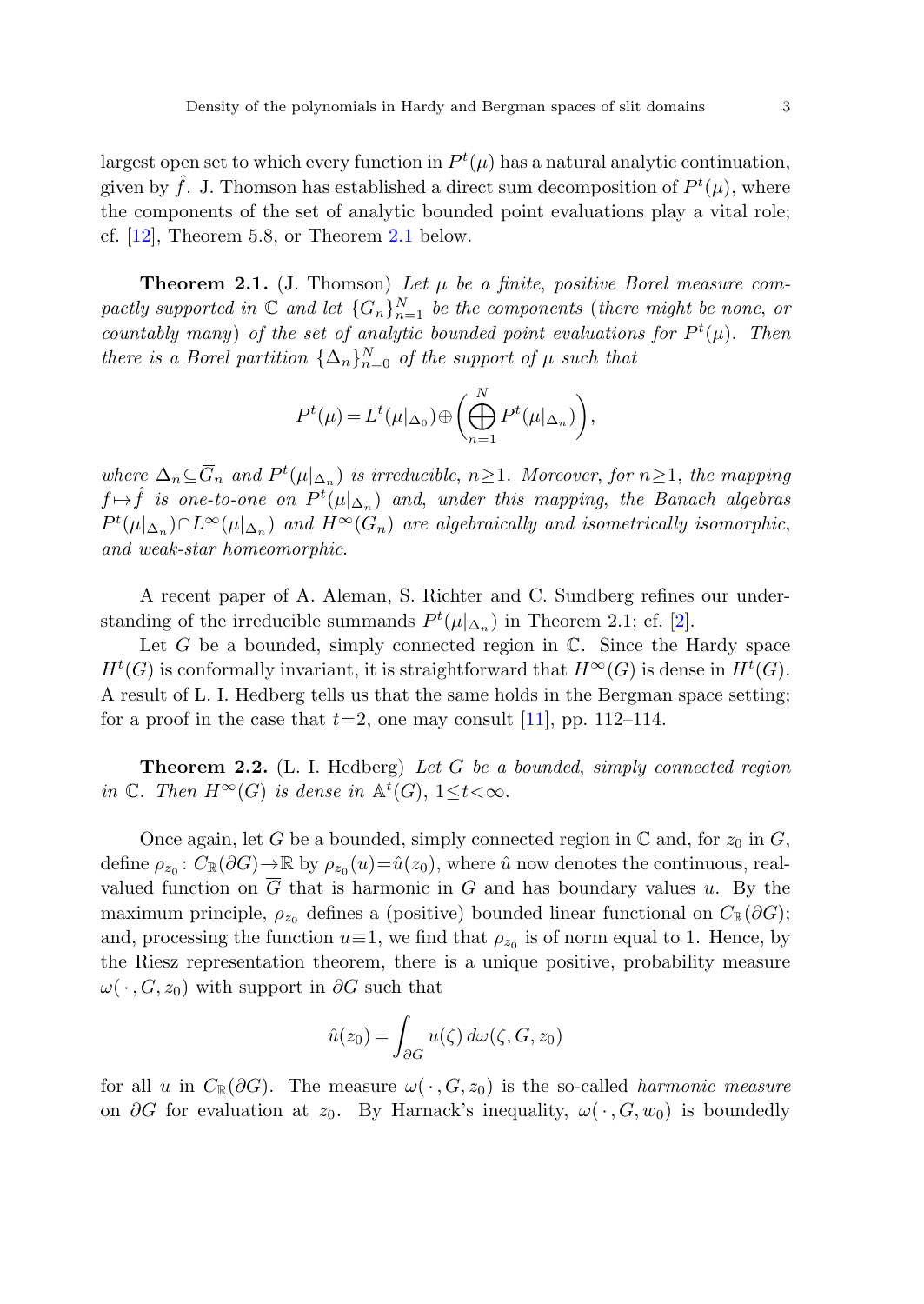equivalent to  $\omega(\cdot, G, z_0)$  for any other choice of point  $w_0$  in G. And one may interpret the distribution of  $\omega(\cdot, G, z_0)$  on  $\partial G$  in terms of Brownian motion paths: For any Borel subset B of  $\partial G$ ,  $\omega(B, G, z_0)$  is the probability that a Brownian motion path starting at  $z_0$  will first exit G through a point in B; cf. [[7](#page-15-4)], Appendix F.

To minimize some of the technical details involved in our constructions, we follow the general plan of [[1\]](#page-14-0) and initially focus on the rectilinear annular region  $E:=\{z:1\le\max(|\text{Re}(z)|, |\text{Im}(z)|)\le 2\}$ . If  $\Gamma$  is any Jordan arc with endpoints 1 and 2 such that  $\Gamma \setminus \{1,2\} \subseteq E \setminus \{-\frac{3}{2}\},\$  then let  $E_{\Gamma}$  denote the set difference  $E \setminus \Gamma$ . Further, let  $\omega_{\Gamma}$  denote harmonic measure on  $\partial E_{\Gamma}$  for evaluation at  $-\frac{3}{2}$  and let  $\nu_{\Gamma}$  denote two-dimensional Lebesgue measure restricted to  $E_{\Gamma}$ . In this paper we first produce a continuous real-valued function  $f : [1, 2] \rightarrow [-1, 1]$ , where  $f(1) = f(2) = 0$ , such that  $\Gamma := \{x+i f(x): 1 \le x \le 2\}$  has the property that P is dense in the Hardy space  $H^t(E_{\Gamma})$ ; see Theorem [3.3.](#page-5-0) We then produce a Jordan arc  $\Gamma$  with endpoints 1 and 2 such that  $\Gamma\backslash\{1,2\}\subseteq E$  and with the property that the polynomials are dense in  $\mathbb{A}^t(E_{\Gamma})$ ; see Theorem [4.1](#page-9-0). After each of these results, we indicate how minor modifications give us the aforementioned Corollaries [3.4](#page-7-0) and [4.2](#page-13-0). Now, by elementary methods,  $E_{\Gamma}$  is contained in the set of analytic bounded point evaluations for both  $P^t(\omega_{\Gamma})$  and  $P^t(\nu_{\Gamma})$ . And if the rational function  $z \mapsto 1/z$  is in  $P^t(\omega_{\Gamma})$  (abbreviated,  $1/z \in P^t(\omega_{\Gamma})$ , then no point in  $\{z \in \text{max}(|\text{Re}(z)|, |\text{Im}(z)|) \leq 1\}$  is an analytic bounded point evaluation for  $P^t(\omega_{\Gamma})$  and indeed  $E_{\Gamma}$  is precisely the set of analytic bounded point evaluations for  $P^t(\omega_{\Gamma})$ . We can then apply Theorem [2.1](#page-2-0) and find that  $\mathcal P$ is dense in  $H^t(E_\Gamma)$ . Making use of Theorem [2.2](#page-2-1), the same argument carries over to the Bergman space setting and we find that if  $1/z \in P^t(\nu)$ , then  $P$  is dense in  $\mathbb{A}^t(E_{\Gamma})$ . This makes our target quite clear: Construct the various Jordan arcs  $\Gamma$  so that  $1/z \in P^t(\omega_{\Gamma})$  (respectively,  $1/z \in P^t(\nu_{\Gamma})$ ). Now, if  $1/z \in P^t(\omega_{\Gamma})$ , then, in the terminology of [\[12](#page-15-2)], there is a sequence of "light routes" from 0 to  $\infty$ ; and the same applies in the Bergman space setting. And by the characters of the measures under consideration, the portions of these light routes that are within  $E$  need to converge to Γ. This points to our strategy here, which is reminiscent of an argument of W. W. Hastings; cf. [\[9](#page-15-5)], or the proof of Lemma 10.7 in Chapter II of [[4\]](#page-15-6). In the Hardy space setting, we find a sequence of Jordan arcs  $\{\gamma_n\}_{n=1}^{\infty}$  and a sequence of polynomials  ${p_n}_{n=1}^{\infty}$  such that:

(i)  $\gamma_n$  has endpoints 1 and 2 and  $\gamma_n \setminus \{1,2\} \subseteq E \setminus \{-\frac{3}{2}\}, n \geq 1;$ 

(ii) for  $n \geq 1$  and  $1 \leq k \leq n$ ,  $\int_{\partial E_{\gamma_n}} |1/z - p_k|^t d\omega_{\gamma_n} < 1/k$ ;

(iii)  $\{\gamma_n\}_{n=1}^{\infty}$  converges uniformly to a Jordan arc  $\Gamma$  in  $(E\cup\{1,2\})\setminus\{-\frac{3}{2}\},\$ as  $n \rightarrow \infty$ .

From (i)–(iii) it follows that  $\int_{\partial E_{\Gamma}} |1/z - p_k|^t d\omega_{\Gamma} \leq 1/k$  for  $k \geq 1$ , and hence  $1/z \in P^t(\omega_{\Gamma})$ . The sequence of light routes here are essentially tubular neighborhoods of the arcs  $\gamma_n$ . In the Bergman space setting our strategy is largely the same,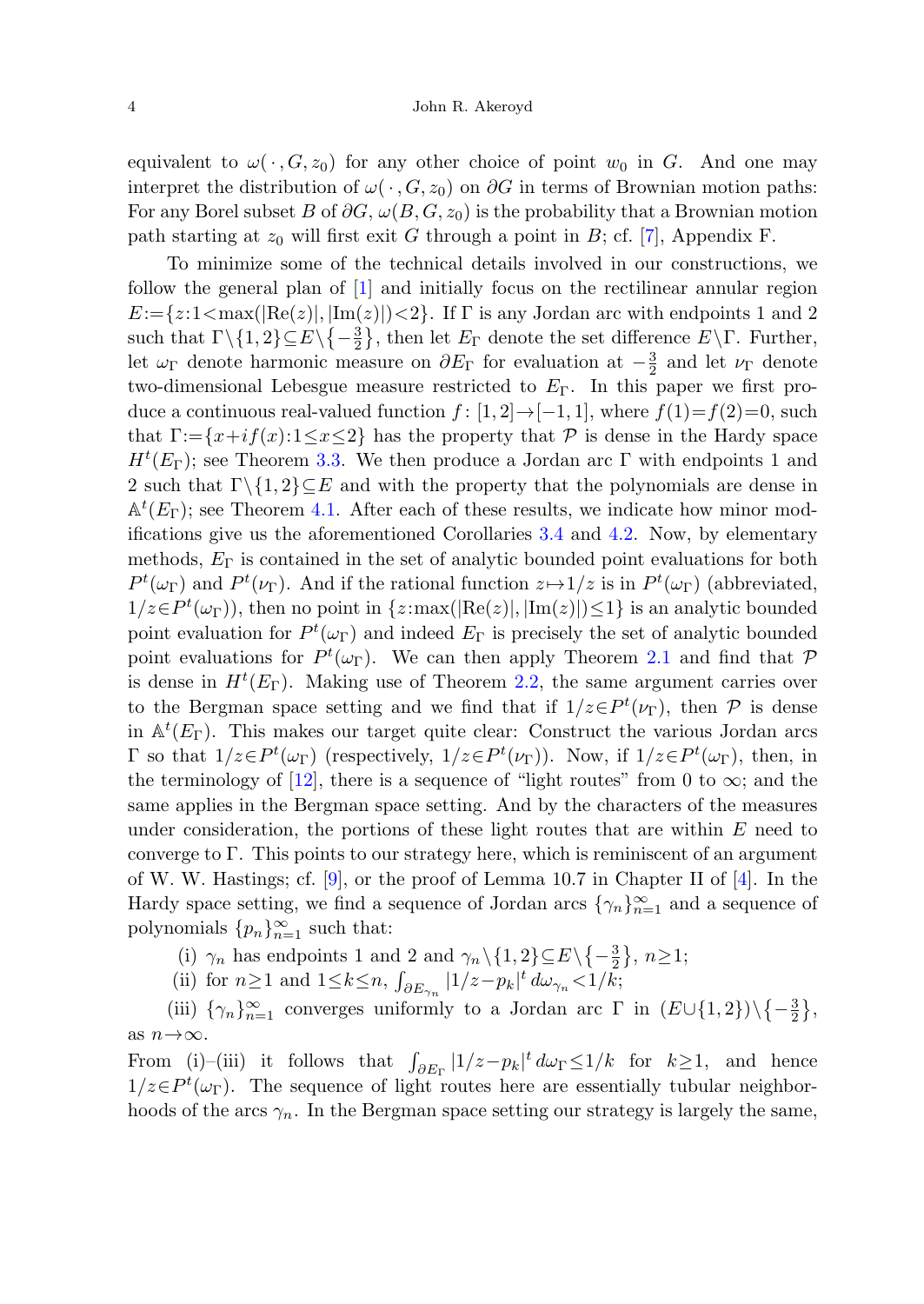<span id="page-4-2"></span><span id="page-4-0"></span>except that we find the process more manageable if we express the Jordan arc  $\Gamma$  as the limit of a sequence of continua that are not themselves Jordan arcs.

# **3. The Hardy space setting**

We begin with two results concerning harmonic measure. The proof of the first, which is omitted, is a straightforward consequence of Lemma 5.1 in Chapter IV of [[7\]](#page-15-4).

**Lemma 3.1.** For b and n,  $0 < b \le 1$  and n a positive integer, let  $W_{b,n} =$  $\{z:\text{Im}(z)>0\}\setminus\{z:0<\text{Im}(z)\leq b \text{ and } |\text{Re}(z)|=k/n \text{ for some } k=0,1,2,...,n\}.$  Given b as above, for any  $\varepsilon > 0$ , there exists a positive integer N such that

$$
\omega([-1,1], W_{b,n}, 2i) < \varepsilon
$$

whenever  $n \geq N$ .

<span id="page-4-1"></span>Now, in order for a Brownian motion path starting at 2i to first exit  $W_{b,n}$ through a point in the interval  $(-1, 1)$ , it must successfully navigate down one of the corridors in  $W_{b,n}$  that leads to  $(-1,1)$ ; and each of these corridors has aspect ratio (length to width) equal to bn. The import of Lemma [3.1](#page-4-0) is that one can reduce the probability of such an event to as small a positive value as one might wish by choosing  $n$  to be sufficiently large. And this result does not essentially depend upon the corridors being rectilinear in shape; see the discussion on extremal length in Chapter IV of [\[7](#page-15-4)]. Our next result makes use of this fact, but we first need to clarify our terms. For  $0 < a < 1$  and any positive integer k, define  $f_{a,k}$  on [1, 2] by  $f_{a,k}(x) = a \sin(2\pi kx)$ . Notice that  $f_{a,k}(1) = f_{a,k}(2) = 0$  and that  $f_{a,k}$  has period  $1/k$ and amplitude a on [1, 2]. For any function g: [1, 2]  $\rightarrow$ [-1, 1] that is continuous on [1, 2], with  $g(1)=g(2)=0$ , and for any  $\delta$ ,  $0<\delta<1$ , let  $T(g,\delta)=\{x+iy:1\leq x\leq 2$ and  $|y-g(x)|<\delta$ .

**Lemma 3.2.** Suppose that  $g: [1, 2] \rightarrow [-1, 1]$  is continuous on  $[1, 2]$  and that  $g(1)=g(2)=0$ . If  $0<\alpha<1, \varepsilon>0$  and  $0<\delta<\alpha$ , then, provided k is sufficiently large,  $\gamma:=\{x+i(g(x)+f_{a,k}(x)) : 1 \leq x \leq 2\}$  has the property: The probability that a Brownian motion path starting at  $-\frac{3}{2}$  will reach a point in  $E_{\gamma} \cap T(g, \delta)$  before it exits  $E_{\gamma}$  is less than  $\varepsilon$ ; and hence

$$
\omega_{\gamma}(T(g,\delta)) < \varepsilon.
$$

Sketch of proof. By our hypothesis, q can be uniformly approximated on  $[1, 2]$ by a sequence of step functions. Thus, via a piecewise analysis, we can reduce to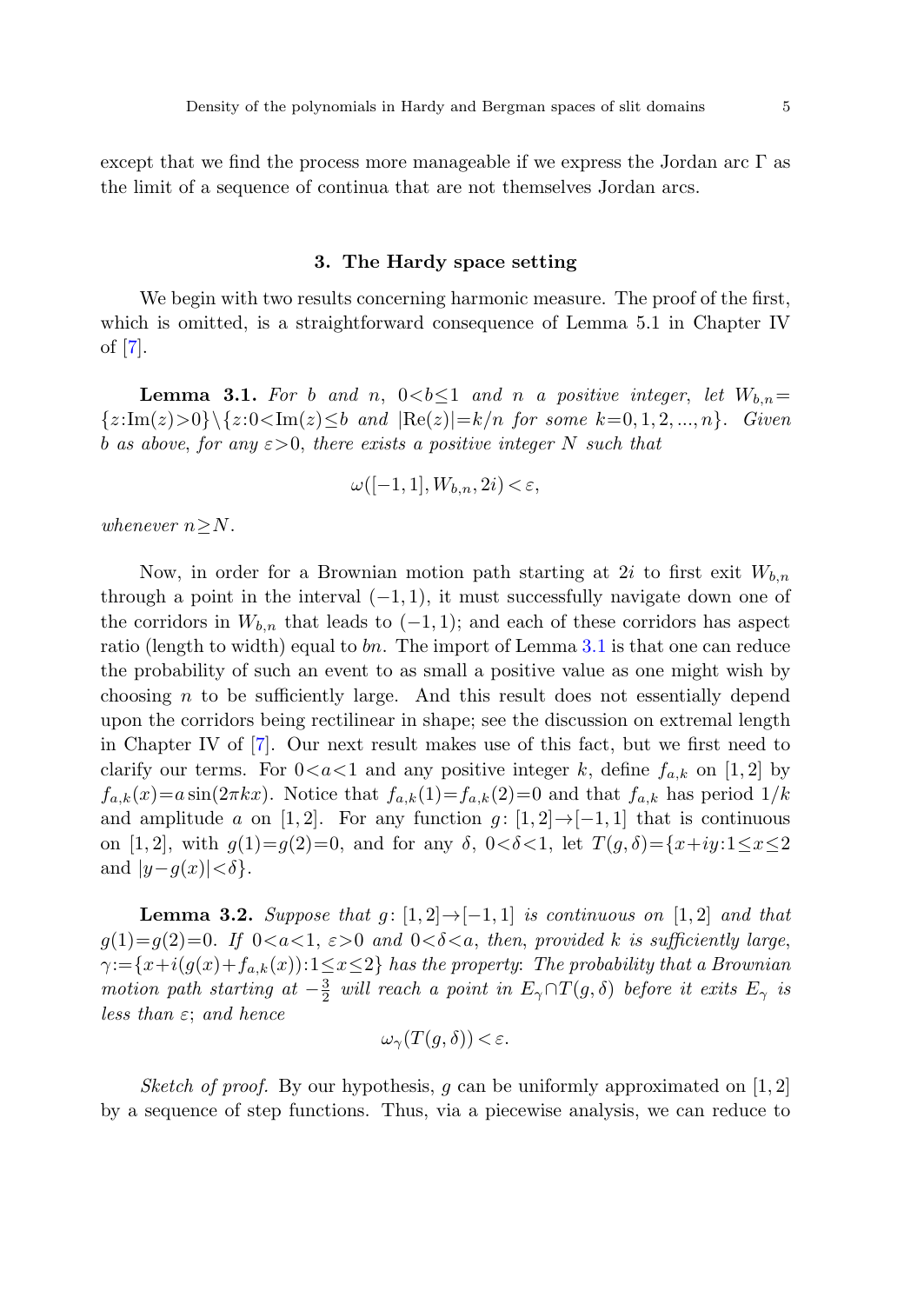<span id="page-5-0"></span>the case that q is constant on [1, 2]; indeed, that  $q \equiv 0$  on [1, 2]. Now, in order for a Brownian motion path starting at  $-\frac{3}{2}$  to reach a point in  $E_{\gamma} \cap T(g, \delta)$  before it exits  $E_{\gamma}$  it must successfully navigate down one of 2k corridors delineated by portions of  $\gamma$ , each of length  $a-\delta$  and of maximum width 1/k. Hence, by extremal length estimates (cf. Chapter IV of [\[7](#page-15-4)]), the probability of such an event can be reduced to less than any prescribed positive value by choosing k to be sufficiently large.  $\Box$ 

**Theorem 3.3.** For any t,  $1 \le t < \infty$ , there is a continuous function  $f : [1, 2] \rightarrow$  $[-1, 1]$  such that  $f(1)=f(2)=0$  and the Jordan arc  $\Gamma:=\{x+i f(x): 1 \leq x \leq 2\}$  has the property that  $P$  is dense in  $H^t(E_{\Gamma}).$ 

*Proof.* Define  $g_0$  on [1,2] by  $g_0 \equiv 0$ . Notice that  $F_1 := \overline{E} \setminus T(g_0, \frac{1}{4})$  is a connected, compact subset of C whose complement in C has just one component, and that component contains 0. So, by Runge's theorem, there is a polynomial  $p_1$  such that  $|1/z-p_1(z)|^t$  < 1 for all z in  $F_1$ . Since  $|1/z-p_1(z)|^t$  is bounded on E and harmonic measure has total mass equal to 1, we can apply Lemma [3.2](#page-4-1) and find an integer  $k_1$  sufficiently large so that  $\gamma_1 := \{x + i f_{1/2,k_1}(x): 1 \leq x \leq 2\}$  satisfies:

$$
\int_{\partial E_{\gamma_1}} \left| \frac{1}{z} - p_1(z) \right|^t d\omega_{\gamma_1}(z) < 1.
$$

Define  $g_1$  on [1,2] by  $g_1 \equiv f_{1/2,k_1}$ . Notice that  $F_2 := \overline{E} \setminus T(g_1, \frac{1}{8})$  is a connected, compact subset of  $\mathbb C$  whose complement in  $\mathbb C$  has just one component, and that component contains 0. So, again by Runge's theorem, there is a polynomial  $p_2$  such that  $|1/z - p_2(z)|^t < \frac{1}{2}$  for all z in  $F_2$ . Applying Lemma [3.2](#page-4-1) once again, we can find a positive integer  $k_2$  sufficiently large so that  $\gamma_2 := \{x+i(g_1(x)+f_{1/4,k_2}(x)) : 1 \leq x \leq 2\}$ satisfies:

$$
\int_{\partial E_{\gamma_2}} \left| \frac{1}{z} - p_2(z) \right|^t d\omega_{\gamma_2}(z) < \frac{1}{2}.
$$

Moreover, the probability that a Brownian motion path starting at  $-\frac{3}{2}$  will reach a point in  $E_{\gamma_2} \cap T(g_0, \frac{1}{4})$  before it exits  $E_{\gamma_2}$  is less than the sum of:

(i) The probability that a Brownian motion path starting at  $-\frac{3}{2}$  will reach a point in  $E_{\gamma_2} \cap T(g_0, \frac{1}{4})$  before it reaches a point in  $E_{\gamma_2} \cap T(g_1, \frac{1}{8})$ , and before it exits  $E_{\gamma_2}$ .

(ii) The probability that a Brownian motion path starting at  $-\frac{3}{2}$  will reach a point in  $E_{\gamma_2} \cap T(g_1, \frac{1}{8})$  before it exits  $E_{\gamma_2}$ .

Now, since  $T(g_1, \frac{1}{8})$  is a tube around  $\gamma_1$ , the probability mentioned in (i) is clearly less than the probability that a Brownian motion path starting at  $-\frac{3}{2}$  will reach a point in  $E_{\gamma_2} \cap T(g_0, \frac{1}{4})$  before it exits  $E_{\gamma_2}$  and before it reaches a point in  $\gamma_1$ ; i.e., before it exits  $E_{\gamma_2}$  or  $E_{\gamma_1}$ . So this value is no bigger than our estimate on the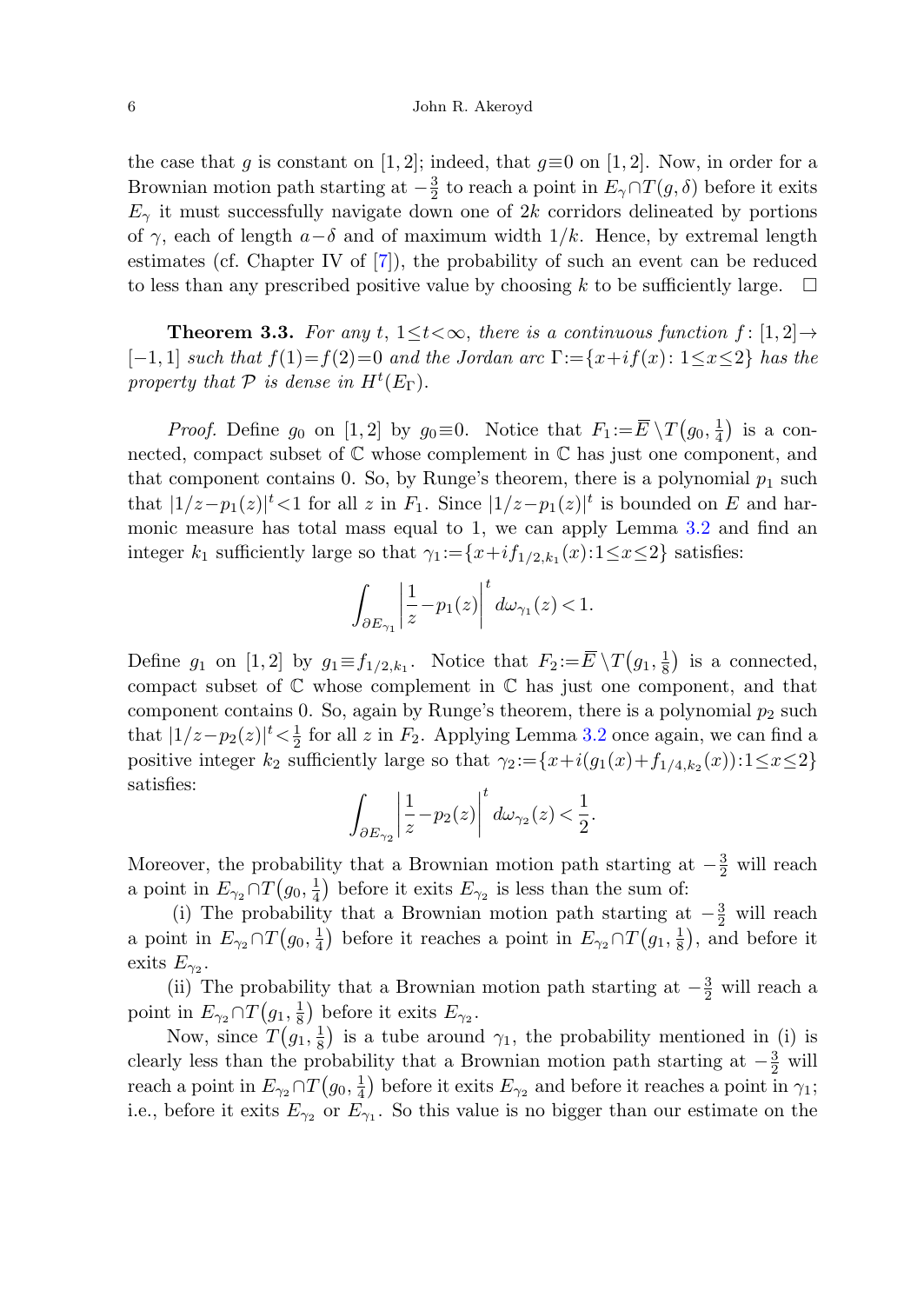size of  $\omega_{\gamma_1}(T(g_0, \frac{1}{4}))$ , given by Lemma [3.2.](#page-4-1) And, by Lemma [3.2](#page-4-1), the probability mentioned in (ii) can be made as small as we wish by choosing  $k_2$  sufficiently large. Therefore, by choosing  $k_2$  sufficiently large, we also have:

$$
\int_{\partial E_{\gamma_2}} \left| \frac{1}{z} - p_1(z) \right|^t d\omega_{\gamma_2}(z) < 1,
$$

without any modification in our earlier choice of  $k_1$ . Let  $g_2 = g_1 + f_{1/4,k_2}$ . Since  $F_3 := \overline{E} \setminus T(g_2, \frac{1}{16})$  is a connected, compact subset of  $\mathbb C$  whose complement in  $\mathbb C$  has just one component, and that component contains  $0$ , we can find a polynomial  $p_3$ such that  $|1/z-p_3(z)|^t < \frac{1}{3}$  for all z in  $F_3$ . Applying Lemma [3.2,](#page-4-1) we can find a positive integer  $k_3$  sufficiently large so that  $\gamma_3 := \{x+i(g_2(x)+f_{1/8,k_3}(x)) : 1 \leq x \leq 2\}$ satisfies:

$$
\int_{\partial E_{\gamma_3}} \left| \frac{1}{z} - p_3(z) \right|^t d\omega_{\gamma_3}(z) < \frac{1}{3}.
$$

And, arguing as above, we find that, for a sufficiently large choice of  $k_3$  we can also ensure that

$$
\int_{\partial E_{\gamma_3}} \left| \frac{1}{z} - p_1(z) \right|^t d\omega_{\gamma_3}(z) < 1
$$

and that

$$
\int_{\partial E_{\gamma_3}} \left| \frac{1}{z} - p_2(z) \right|^t d\omega_{\gamma_3}(z) < \frac{1}{2},
$$

without making a change in our earlier choices of  $k_1$  and  $k_2$ . Continuing this process ad infinitum we find a sequence  $\{\gamma_n\}_{n=1}^{\infty}$  of Jordan arcs that satisfies conditions (i) and (ii) set forth at the end of Section [2](#page-1-0) of this paper. Notice that this sequence of arcs also satisfy condition (iii), since  $\gamma_N$  is the "graph" of  $g_N$ —the Nth partial sum of the sequence of functions  $\{f_{2^{-n},k_n}\}_{n=1}^{\infty}$ , whose amplitudes sum to 1. Therefore, our goal is reached.  $\Box$ 

One can modify the proof of Theorem [3.3](#page-5-0) to produce a function  $f: [0,1] \rightarrow$  $[-\frac{1}{2}, \frac{1}{2}]$  that is continuous on [0, 1], with  $f(0) = f(1) = 0$ , such that  $\Gamma := \{x + if(x) :$  $0 \leq x \leq 1$ } satisfies:  $P$  is dense in  $H^t(\Omega_{\Gamma})$ , where  $\Omega := \{z \colon \max(|\text{Re}(z)|, |\text{Im}(z)|) < 1\}$ and  $\Omega_{\Gamma} := \Omega \backslash \Gamma$ . As before, we base our construction on the functions  $f_{a,k}(x) :=$  $a \sin(2\pi kx)$ , now restricted to [0, 1] and with reduced amplitudes. In this context we work with a process that does not in any way depend on the function  $z \mapsto 1/z$ . One can do this by choosing a sequence of points  $\{z_n\}_{n=1}^{\infty}$  that converges to 0 such that  $z_n$  is in the interior of  $T(g_n, 2^{-n-3})$ —now defined over [0, 1]—and by using Runge's theorem to find a polynomial  $p_n$  such that  $|p_n(z_n)| \geq n$  and yet  $|p_n(z)|^t$ <1, for all z in  $\overline{\Omega} \backslash T(g_n, 2^{-n-3})$ . The rest of the construction is similar to that in the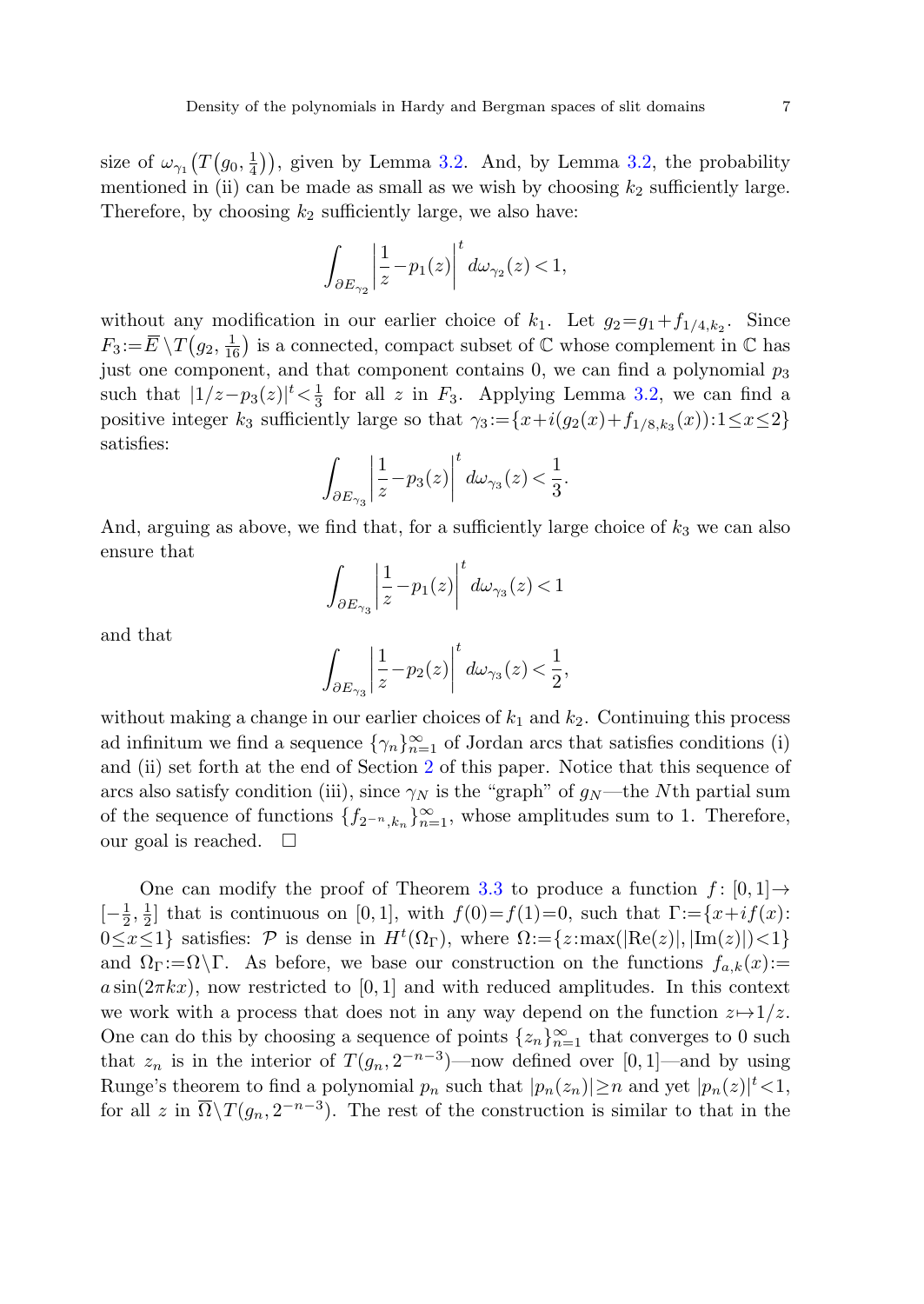proof of Theorem [3.3](#page-5-0), the functions  $q_N$  being the Nth partial sums of the sequence  ${f_{2^{-n-1},k_n}}_{n=1}^{\infty}$  and  $\gamma_n := {x+ig_n(x):0 \le x \le 1}$ , chosen so that

$$
\int_{\partial\Omega_{\gamma_n}}|p_k|^t\,d\omega_{\gamma_n}\leq 1,
$$

<span id="page-7-0"></span>whenever  $1 \leq k \leq n$ ; where  $\omega_{\gamma_n}$  now denotes harmonic measure on  $\partial \Omega_{\gamma_n}$  for evaluation at  $-\frac{1}{2}$ . The sequence  $\{\gamma_n\}_{n=1}^{\infty}$  then converges uniformly to a Jordan arc  $\Gamma$ , with endpoints 0 and 1, such that  $\Gamma \setminus \{1\} \subseteq \Omega$ . And, by our construction, there is a sequence of polynomials  $\{p_n\}_{n=1}^{\infty}$  such that  $||p_n||_{L^t(\omega_{\Gamma})} \leq 1$  and yet  $|p_n(z_n)| \geq n$ , for all n. Since  $\{z_n\}_{n=1}^{\infty}$  converges to 0, it follows that 0 is not an analytic bounded point evaluation for  $P^t(\omega_{\Gamma})$ . Therefore, the set of analytic bounded point evaluations for  $P^t(\omega_{\Gamma})$  is precisely  $\Omega_{\Gamma}$ , and so we conclude (as we did before) that  $P$  is dense in  $H^t(\Omega_\Gamma)$ . One can go a step further and replace  $\Omega$  by  $\mathbb D$  in this process. Yet, in order to be sure that  $\Gamma \setminus \{1\} \subseteq \mathbb{D}$ , it is necessary to modify the functions  $f_{a_k,k}$  so that their amplitudes  $a_k$  are themselves functions of x in [0,1]. The details are a bit more cumbersome, but the general process is the same.

**Corollary 3.4.** For any t,  $1 \le t \le \infty$ , there is a continuous real-valued function f on  $[0, 1]$  such that  $f(0)=f(1)=0, |f(x)|<$  $\sqrt{1-x^2}$  on [0, 1) and the Jordan arc  $\Gamma := \{x + if(x): 0 \le x \le 1\}$  has the property that  $P$  is dense in  $H^t(\mathbb{D}\backslash\Gamma)$ .

#### **4. The Bergman space setting**

In this section we build a Jordan arc  $\Gamma$  with endpoints 1 and 2 such that  $\Gamma \backslash \{1,2\} \subseteq E$  and with the property that  $P$  is dense in the Bergman space  $\mathbb{A}^{t}(E_{\Gamma});$ for any prescribed t,  $1 \le t \le \infty$ . We cannot duplicate the result of Section [3](#page-4-2) here since the graph of any continuous real-valued function on  $[1, 2]$  has zero two-dimensional Lebesgue measure. The arc we construct in this context must have positive twodimensional Lebesgue measure in any neighborhood of any of its points; and this alone is by no means sufficient to ensure that  $P$  is dense in  $\mathbb{A}^{t}(E_{\Gamma})$ . We begin with a description of the building blocks of our construction, which have prece-dent in the literature; cf. [[8\]](#page-15-7), pp. 136–138. First of all, we call a subset of  $\mathbb C$  a square if it has the form  $\{x+iy: a \leq x \leq b \text{ and } c \leq y \leq d\}$ , where  $0 < b-a=d-c$ . Let  $\Sigma = \{x+iy: 0 \le x, y \le 1\}$ . For any nonincreasing sequence  $\Lambda = \{\varepsilon_n\}_{n=1}^{\infty}$  in  $(0, 1]$ , let  $\mathcal{C}_{\Lambda}$ denote the Cantor-type subset of  $I := [0, 1]$  obtained by deleting from I the middle open interval of length  $\varepsilon_1 3^{-1}$  and, proceeding recursively, in stage n,  $n>2$ , deleting the middle open intervals of length  $\varepsilon_n 3^{-n}$  from each of the intervals remaining from the previous stage. Let  $I_n$  denote the union of the intervals remaining after stage n; then  $\mathcal{C}_{\Lambda} = \bigcap_{n=1}^{\infty} I_n$ . This process generalizes the well-known case that  $\Lambda$  is a constant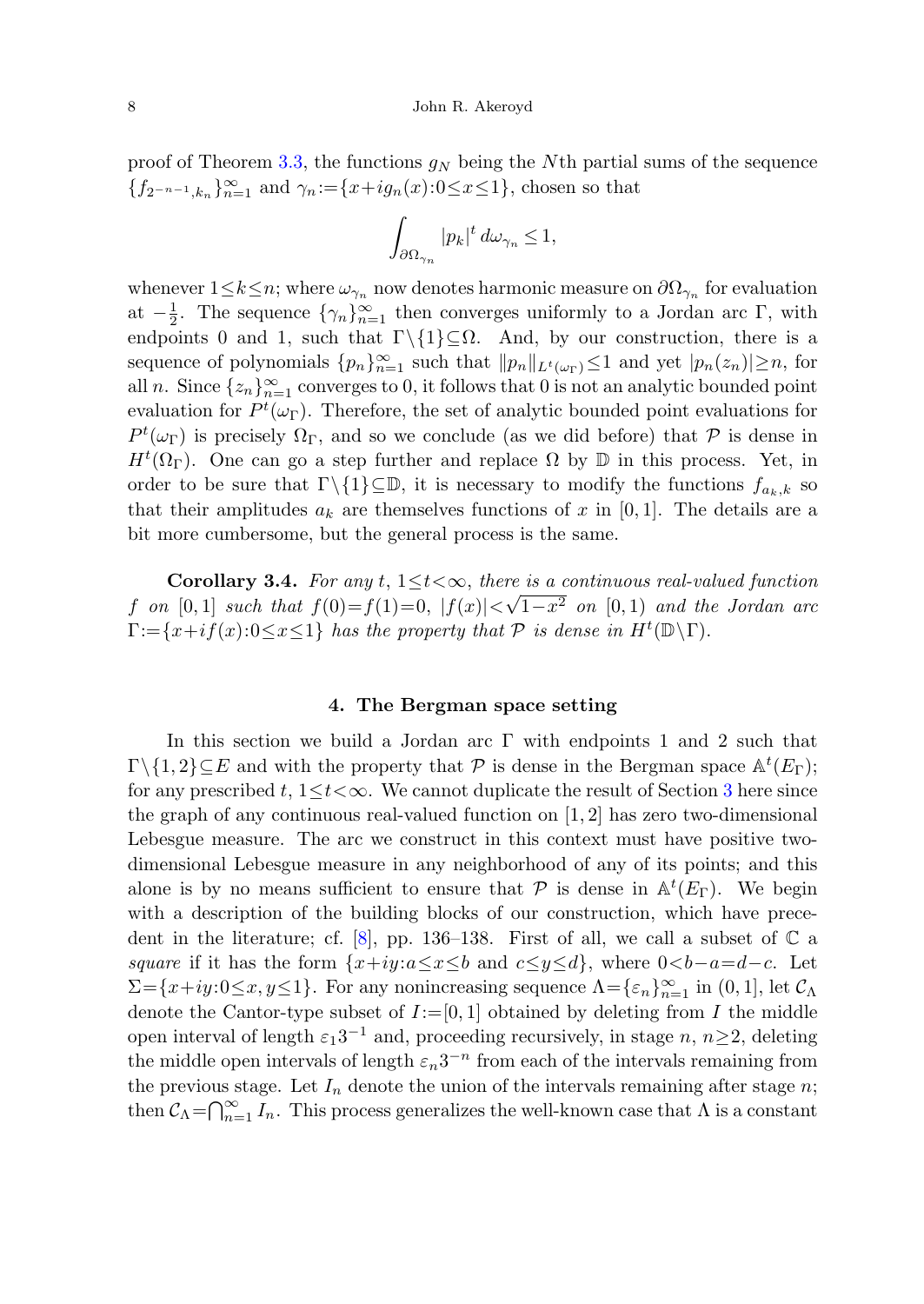sequence,  $\varepsilon = \varepsilon_n$  for all n, where  $\mathcal{C}_{\Lambda}$  is easily found to have Lebesgue measure equal to  $1-\varepsilon$ . In general,  $\{x+iy:x,y\in\mathcal{C}_\Lambda\}$  is a compact subset of  $\Sigma$  with two-dimensional Lebesgue measure equal to the square of the Lebesgue measure of  $C_\Lambda$ . For  $n \geq 1$ , let  $\Sigma_n = \{x+iy:x, y \in I_n\}$ —a finite, pairwise disjoint union of squares of equal size that contains  $\{x+iy:x,y\in\mathcal{C}_\Lambda\}$ . The equality between  $\{x+iy:x,y\in\mathcal{C}_\Lambda\}$  and  $\bigcap_{n=1}^\infty\Sigma_n$ leads to the description of a Jordan arc  $\gamma$  in  $\Sigma$  that contains  $\{x+iy:x,y\in\mathcal{C}_\Lambda\}$  and has endpoints 0 and 1; cf. [[8\]](#page-15-7), pp. 136–138, or continue with the development here. In Figure [1](#page-8-0) we illustrate the squares of  $\Sigma_1$  along with three connecting segments. We denote this set by  $\Sigma_1^*$  and call it a first string of squares for  $\Sigma$  based on its lower side. We could base this string of squares on any of the other three sides of  $\Sigma$ , which would simply amount to a rotation of  $\Sigma_1^*$  (as depicted) through  $\frac{1}{2}\pi$ , π or  $\frac{3}{2}$ π radians about the point  $\frac{1}{2} + \frac{1}{2}i$ . A second string of squares for Σ (based on its lower side), denoted  $\Sigma_2^*$ , involves the squares of  $\Sigma_2$  and is obtained from a first string by replacing its squares by rotated and contracted versions of itself, as illustrated in Figure [1](#page-8-0). One can recursively repeat this process for all  $n$  and produce a string of squares  $\Sigma_n^*$  for each collection of squares  $\Sigma_n$ .

<span id="page-8-0"></span>Associated with the first and second strings of squares mentioned above are Jordan arcs  $\gamma_1$  and  $\gamma_2$  $\gamma_2$ , respectively, as illustrated in Figure 2.

<span id="page-8-1"></span>

Figure 2.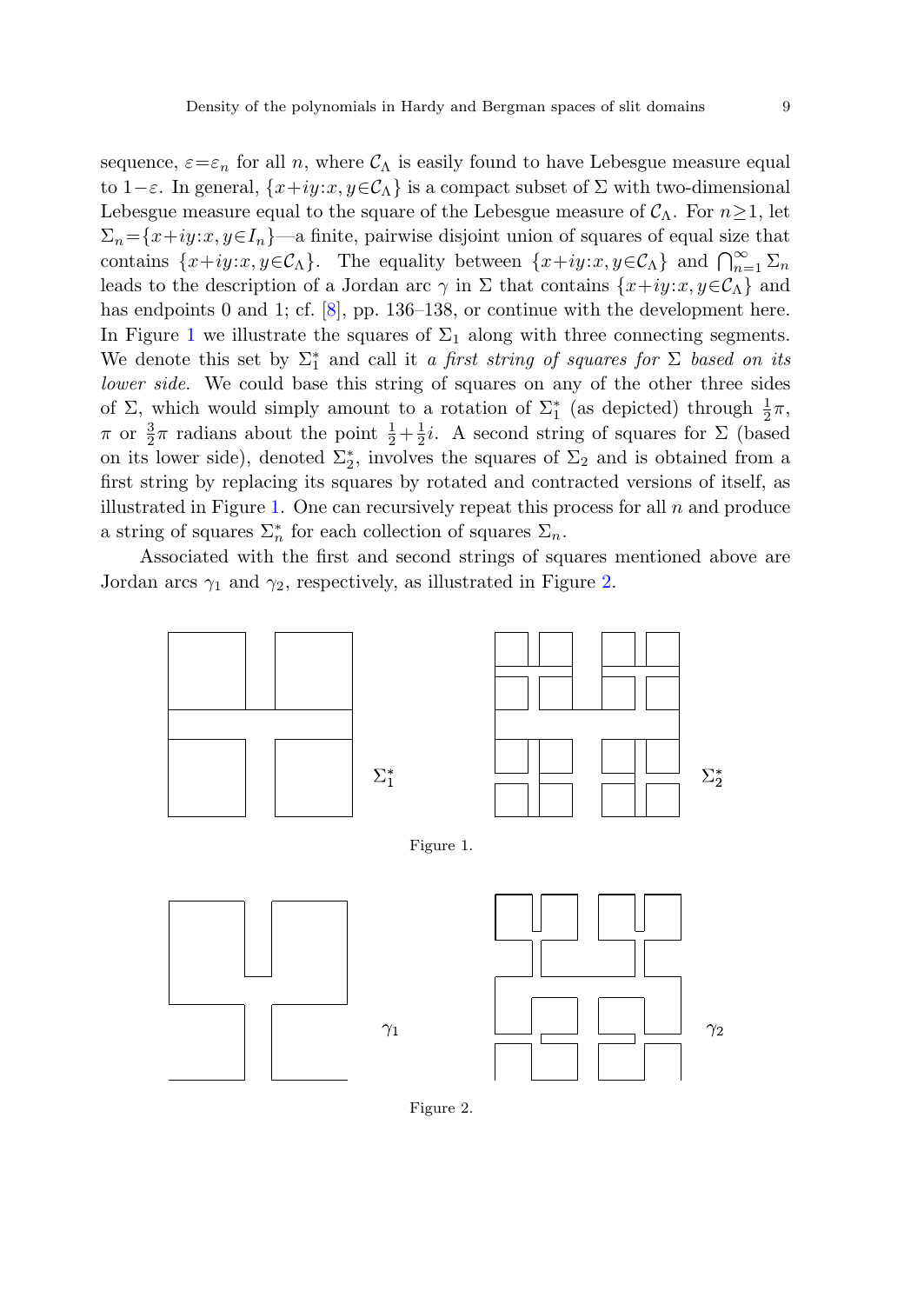

Figure 3.

<span id="page-9-1"></span><span id="page-9-0"></span>In this way one generates a sequence of Jordan arcs  $\{\gamma_n\}_{n=1}^{\infty}$  that converges uniformly to a Jordan arc  $\gamma$  in  $\Sigma$ , with endpoints 0 and 1, such that  $\{x+iy:$  $x, y \in C_\Lambda$ } $\subseteq \gamma$ . Notice that  $\gamma = \bigcap_{n=1}^\infty \Sigma_n^*$ . Countably many portions of this arc  $\gamma$ are segments, which, of course, have zero two-dimensional Lebesgue measure. And so  $\gamma$  itself is not the candidate we are looking for here. The arc that does the job for us has the form of  $\gamma$ , though iterated ad infinitum over all of the segments that arise. It turns out to be much easier to work with sequences of strings of squares. The proof of our main theorem proceeds along these lines.

**Theorem 4.1.** For any t,  $1 \le t \le \infty$ , there is a Jordan arc  $\Gamma$  with endpoints 1 and 2 such that  $\Gamma \backslash \{1,2\} \subseteq E$  and with the property that  $P$  is dense in  $\mathbb{A}^t(E_{\Gamma}).$ 

Proof. Let S be a square of side-length less than one, centered and resting on the interval  $[1, 2]$  in E; see Figure [3.](#page-9-1)

If S were enlarged to have side-length equal to 1, then  $\overline{E\setminus S}$  would be a compact subset of  $\mathbb C$  whose complement in  $\mathbb C$  has just one component, and that component would contain 0. Thus, by Runge's theorem, we could find a polynomial  $p_1$  such that  $|1/z - p_1(z)|^t < \frac{1}{12}$  for all z in  $\overline{E \setminus S}$ . Therefore, we would have:

$$
\int_{E\setminus S} \left| \frac{1}{z} - p_1(z) \right|^t dA(z) < 1.
$$

Now, since  $|1/z-p_1|^t$  is integrable over E with respect to two-dimensional Lebesgue measure,  $\int_{E\setminus S} |1/z - p_1(z)|^t dA(z)$  varies continuously with respect to the side-length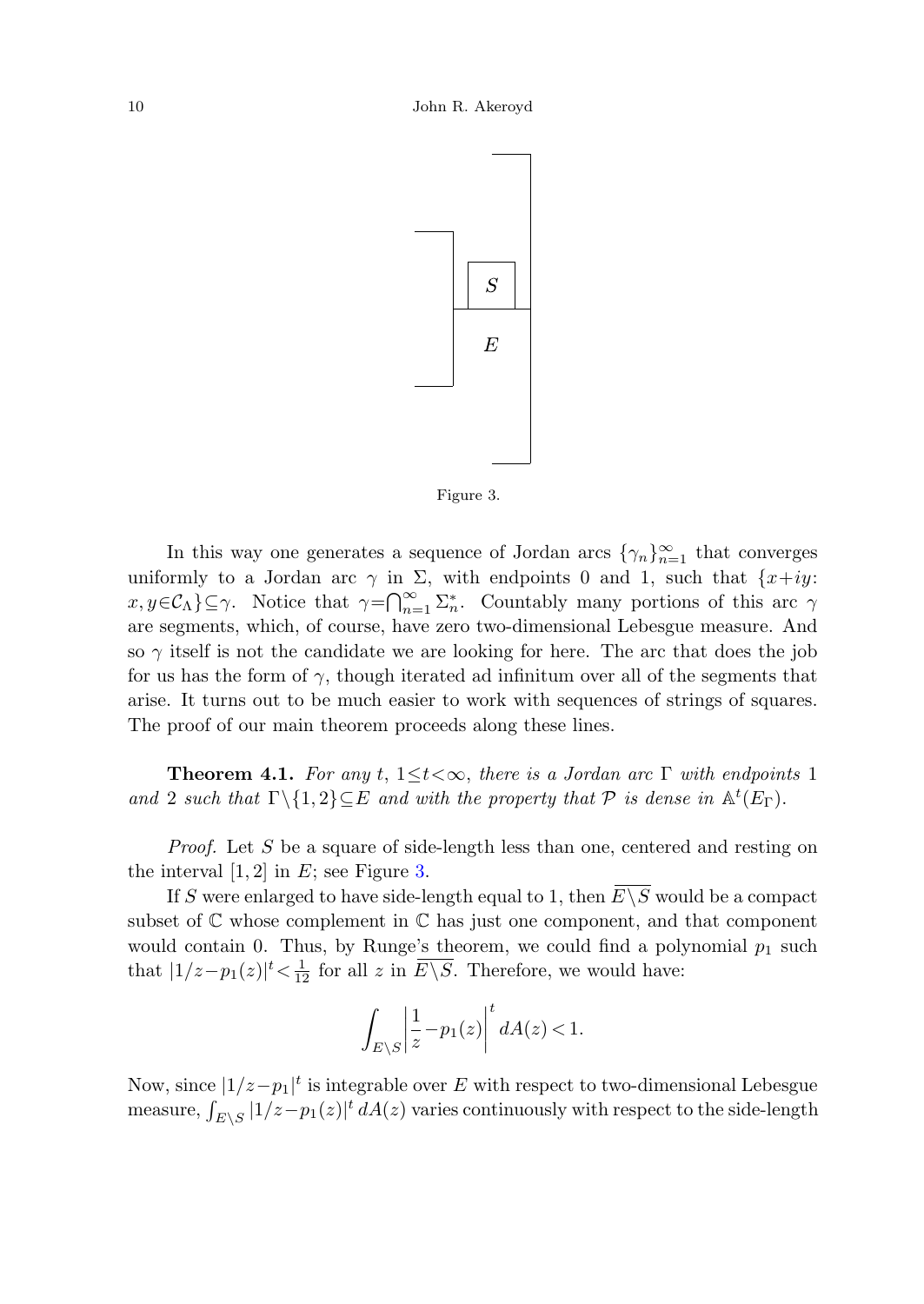

Figure 4.

<span id="page-10-0"></span>of S. Hence, we can find S, centered and resting on the interval  $[1, 2]$ , with sidelength less than 1, such that

$$
\int_{E\setminus S} \left| \frac{1}{z} - p_1(z) \right|^t dA(z) < 1;
$$

and we may assume that S has side-length at least  $\frac{3}{5}$ . Let  $K_1 = [1, 2] \cup S$ . Once again using the absolute continuity of the integral, we now replace S by a first string of squares  $S_1^*$  for S based on its lower side, chosen with squares sufficiently large so that

$$
\int_{E \setminus S_1^*} \left| \frac{1}{z} - p_1(z) \right|^t dA(z) < 1.
$$

Notice that  $[1,2]\backslash S$  has two components. Attaching these to  $S_1^*$ , we have a string of squares, let us call it  $K_1^*$ , that starts at 1 and ends at 2; see Figure [4](#page-10-0).

This sets the stage for a repetition of our algorithm. On each of the exposed segments of  $K_1^*$  we now install a square, five in all, centered (between existing squares) and having side-lengths less than the lengths of the segments on which they rest; see Figure [5](#page-11-0). Let  $K_2$  denote the union of these five new squares along with  $K_1^*$ .

If these five new squares were increased in size so that their side-lengths were to equal the lengths of the segments on which they rest, then  $\overline{E\setminus K_2}$  would be a compact set in  $\mathbb C$  whose complement in  $\mathbb C$  has just one component, and that component would contain 0. Therefore, by Runge's theorem, we could find a polynomial  $p_2$  such that  $|1/z-p_2(z)|^t < \frac{1}{24}$  for all z in  $\overline{E \setminus K_2}$ . Thus, we would have

$$
\int_{E\setminus K_2} \left| \frac{1}{z} - p_2(z) \right|^t dA(z) < \frac{1}{2}.
$$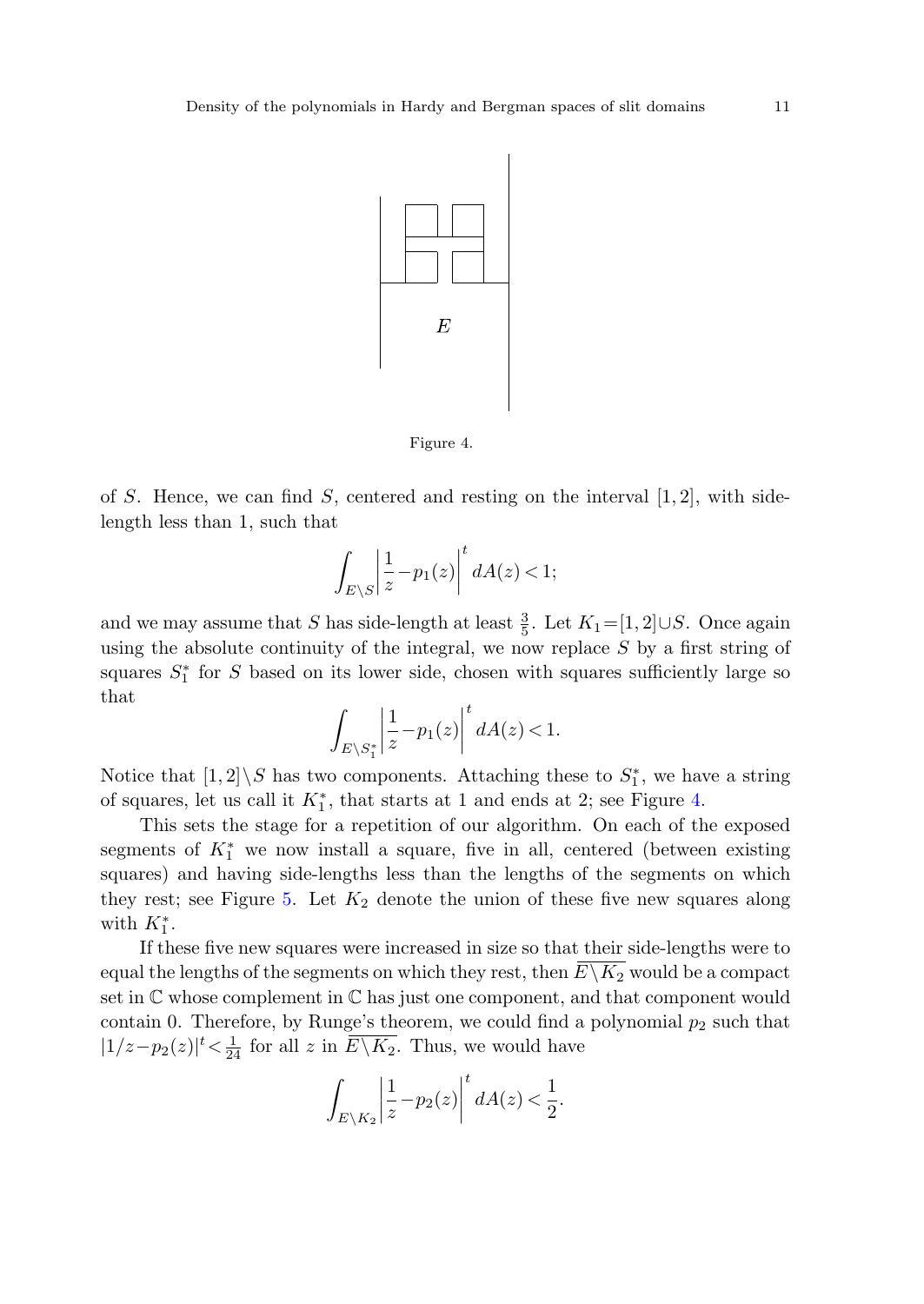



<span id="page-11-0"></span>And, since  $|1/z-p_2|^t$  is integrable over E with respect to two-dimensional Lebesgue measure,  $\int_{E\backslash K_2} |1/z - p_2(z)|^t dA(z)$  varies continuously with respect to the sidelengths of these five new squares. Hence, we can choose them with side-lengths less than the lengths of the segments on which they rest such that

$$
\int_{E\setminus K_2} \left| \frac{1}{z} - p_2(z) \right|^t dA(z) < \frac{1}{2}.
$$

Since  $S_1^* \subseteq K_2$ , we also have

$$
\int_{E \setminus K_2} \left| \frac{1}{z} - p_1(z) \right|^t dA(z) < 1.
$$

And, as before, we may assume that these five new squares have side-lengths at least three-fifths the lengths of the exposed segments of  $K_1^*$  on which they rest. Proceeding recursively, we now replace  $S_1^*$  with a second string of squares for S based on its lower side, which we call  $S_2^*$  (see Figure [1](#page-8-0)); leaving the aforementioned five new squares in position. And then we replace each of these five squares by a choice of one of its first string of squares, based on the side of the square that makes contact with  $K_1^*$ . Let  $K_2^*$  denote the resulting set. Now all of these choices can be made so that

$$
\int_{E\setminus K_2^*} \left| \frac{1}{z} - p_1(z) \right|^t dA(z) < 1,
$$

and

$$
\int_{E \backslash K_2^*} \left| \frac{1}{z} - p_2(z) \right|^t dA(z) < \frac{1}{2}.
$$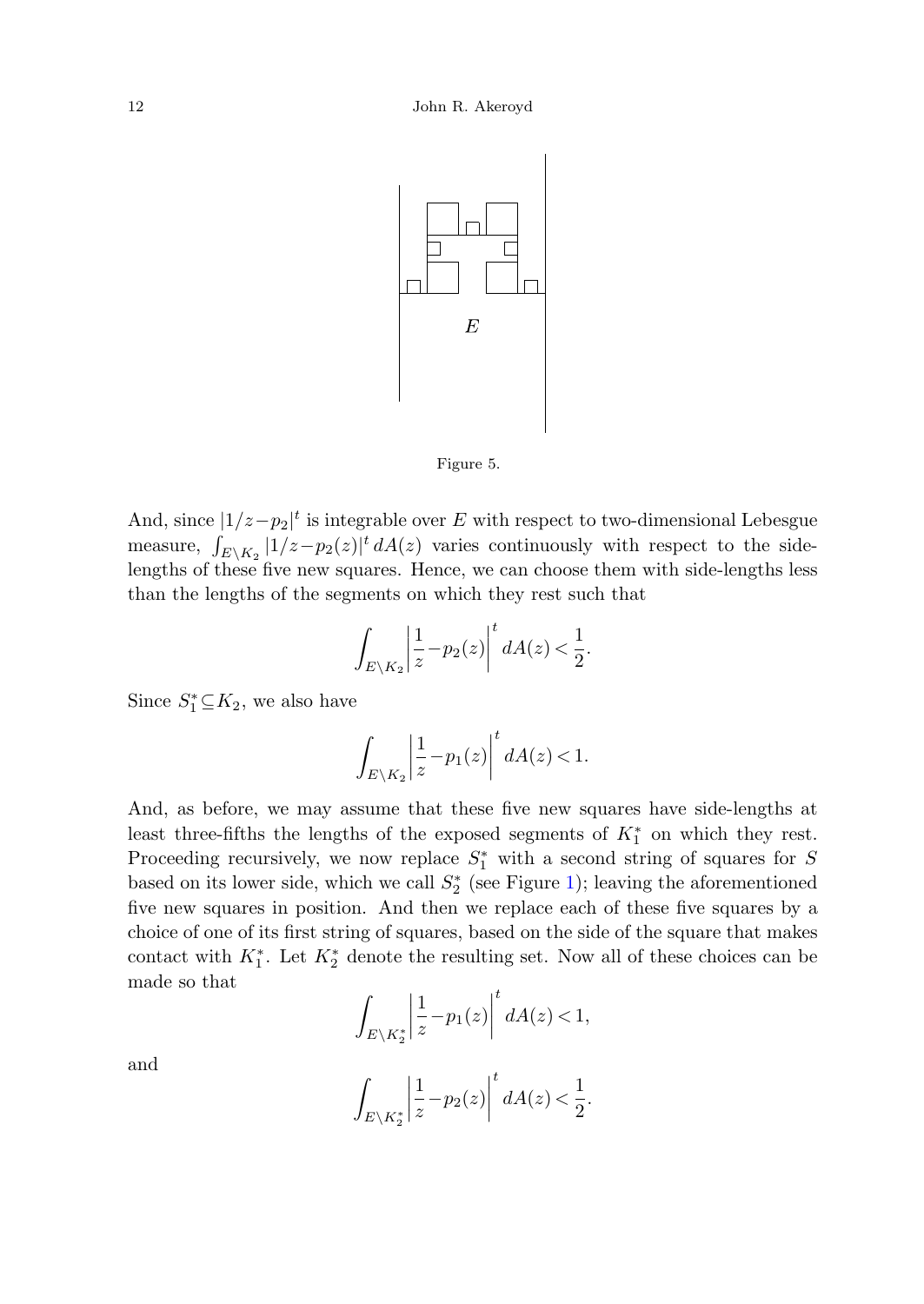<span id="page-12-0"></span>As before, we now install a square on each of the exposed segments of  $K_2^*$ , centered (between existing squares) and of side-lengths less than the lengths of the segments on which they rest, and proceed as in earlier iterations. We continue this process ad infinitum to obtain a sequence of polynomials  $\{p_n\}_{n=1}^{\infty}$  and a sequence of strings of squares  $\{K_n\}_{n=1}^{\infty}$  such that

(4.1) 
$$
\int_{E\setminus K_n} \left|\frac{1}{z} - p_k(z)\right|^t dA(z) < \frac{1}{k},
$$

whenever  $1 \leq k \leq n$ . We define  $\Gamma$  to be the limit supremum of the sequence  $\{K_n\}_{n=1}^{\infty}$ , namely

$$
\Gamma := \bigcap_{N=1}^{\infty} \bigcup_{n=N}^{\infty} K_n.
$$

Then

$$
E\backslash\Gamma=\bigcup_{N=1}^{\infty}\bigcap_{n=N}^{\infty}(E\backslash K_n)
$$

is the limit infimum of the sequence  $\{E \setminus K_n\}_{n=1}^{\infty}$ . Thus, by  $(4.1)$  $(4.1)$  $(4.1)$  and Fatou's lemma,

$$
\int_{E \setminus \Gamma} \left| \frac{1}{z} - p_k(z) \right|^t dA(z) \le \frac{1}{k}
$$

<span id="page-12-1"></span>for  $k=1, 2, 3,...$  This tells us that  $1/z \in P^t(\nu)$ . What remains to be shown is that  $\Gamma$  (as defined above) is a Jordan arc that lies in E, except for its endpoints 1 and 2. Once we have this, we can refer to our discussion in Section [2](#page-1-0) to get that P is dense in  $\mathbb{A}^t(E_\Gamma)$ . To resolve this final issue concerning  $\Gamma$ , we first review our construction of the  $K_n$ 's, starting with  $K_1$ . That we chose S to have side-length at least  $\frac{3}{5}$  ensures that each of the squares in  $K_2$  has diameter less than one-half the diameter of S. And that we chose the five additional squares of stage two to have side-lengths at least three-fifths the lengths of the exposed segments of  $K_{1}^{\ast}$  on which they rest, ensures that each square in  $K_3$  has diameter less than one-half the diameter of any square in  $S_1^*$  and hence less than one-fourth the diameter of S. In general,

(4.2) 
$$
\max{\text{diameter}(\sigma): \sigma \text{ is a square in } K_n} \leq \frac{\text{diameter}(S)}{2^{n-1}}
$$

for all *n*. For any positive integer N, let  $J_N = \bigcup_{n=N}^{\infty} K_n$ . We call a square  $\sigma$  in some  $K_n$  a maximal square (of  $\{K_n\}_{n=1}^{\infty}$ ) if whenever  $\sigma'$  is a square in some  $K_m$ , then either  $\sigma' \subseteq \sigma$  or  $\sigma' \cap \sigma = \emptyset$ . Notice that the first square mentioned in this whole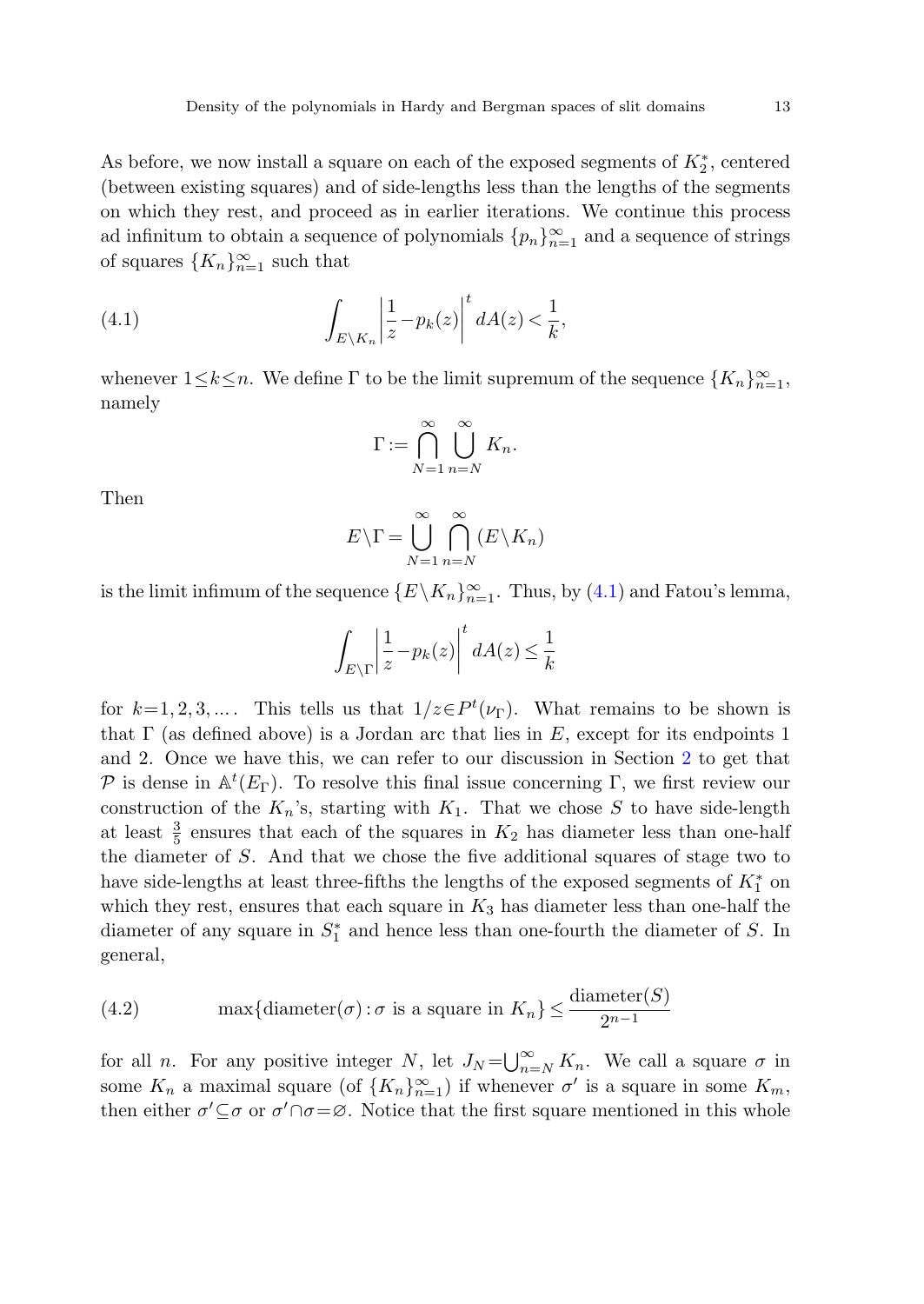process, namely  $S$ , is a maximal square. Moreover, every maximal square rests on the interval  $[1, 2]$ , no pair of them have any point in common and there are countably many of them:  $\{\sigma_k\}_{k=1}^{\infty}$ . And indeed,  $[1,2] \cup (\bigcup_{k=1}^{\infty} \sigma_k) = J_1$ . So  $J_1$  looks like [1, 2] along with squares whose bases are the closures of the complementary intervals of some Cantor-type subset of [1, 2]. It follows that  $J_1$  is a continuum that is contained in  $E\cup\{1,2\}$ . Observe that  $J_2$  is  $J_1$  with four open swaths deleted; and by an open swath we mean the interior of a rectangle or a set that looks like a contracted, rotated version of  $\{x+iy:1\leq x\leq 2 \text{ and } 0\leq y\leq r\}\setminus J_1$  for some  $r\geq 1$ . And these swaths can be chosen with lengths less than the side-length of S. Hence,  $J_2$  is itself a continuum contained in  $E\cup\{1,2\}$ . Similarly,  $J_3$  is obtained from  $J_2$ by deleting finitely many open swaths having lengths no greater than one-half the lengths of the earlier swaths. In general,  $J_N$  is found to be a continuum in  $E \cup \{1, 2\}$ that contains 1 and 2. Since  $\Gamma = \bigcap_{N=1}^{\infty} J_N$ , it follows that  $\Gamma$  itself is a continuum in  $E\cup\{1,2\}$  that contains 1 and 2; cf. [\[13](#page-15-8)], Theorem 28.2. We now argue that every point  $\alpha$  in  $\Gamma \setminus \{1, 2\}$  is a so-called *cut-point* of  $\Gamma$ ; that is,  $\Gamma \setminus \{\alpha\}$  is not connected. By our analysis above and ([4.2](#page-12-1)), any point in  $\Gamma \setminus \{1, 2\}$  can be reached from above (and below) in  $E\setminus\Gamma$  by traversing (at most) a sequence of swaths that decrease in length by one-half each time. From this it follows that any point  $\alpha$  in  $\Gamma \setminus \{1, 2\}$  can be reached from above (and below) in  $E\setminus\Gamma$  via a rectifiable arc. Hence, for any such  $\alpha$  we can build a Jordan curve  $C_{\alpha}$  such that  $C_{\alpha} \subseteq E$ ,  $1 \in inside(C_{\alpha})$ ,  $2 \in outside(C_{\alpha})$ and  $\{\alpha\}=\Gamma\cap C_\alpha$ . Therefore, by the Jordan curve theorem,  $\alpha$  is a cut-point for Γ; and indeed,  $\Gamma \setminus \{1, 2\}$  is the set of cut-points for Γ. Applying Theorem 28.13 of [\[13](#page-15-8)], we conclude that  $\Gamma$  is a Jordan arc that lies in E, except for its endpoints 1 and 2; which completes our proof.  $\Box$ 

<span id="page-13-0"></span>The method described just after the proof of Theorem [3.3](#page-5-0) carries over to this context to give us a Jordan arc Γ, with endpoints 0 and 1, such that  $\Gamma \setminus \{1\} \subseteq \Omega$ and with the property that  $P$  is dense in  $\mathbb{A}^t(\Omega_\Gamma)$ . Let  $\varphi$  be a conformal mapping from  $\mathbb D$  one-to-one and onto  $\Omega$  such that  $\varphi(0)=0$  and  $\varphi(1)=1$ ; and let  $\psi=\varphi^{-1}$ . Then  $\psi(\Gamma)$  is a Jordan arc with endpoints 0 and 1 such that  $\psi(\Gamma)\setminus\{1\}\subset\mathbb{D}$ . Let η denote two-dimensional Lebesgue measure on  $\mathbb{D}\setminus\psi(\Gamma)$  and define  $\mu$  on  $\mathbb{D}\setminus\psi(\Gamma)$ by:  $d\mu = |\varphi'|^2 d\eta$ . Since  $\varphi$  is uniformly approximable by polynomials on  $\overline{\mathbb{D}}$ , a change of variables argument gives us that the set of analytic bounded point evaluations for  $P^t(\mu)$  is  $\mathbb{D}\setminus\psi(\Gamma)$ . Yet  $|\varphi'|$  is bounded below by a positive constant on  $\mathbb{D}$ ; see Theorem [A.1](#page-14-2) in Appendix [A.](#page-14-3) Therefore,  $\mathbb{D}\psi(\Gamma)$  is the set of analytic bounded point evaluations for  $P^t(\eta)$ . It now follows that  $\mathcal P$  is dense in  $\mathbb A^t(\mathbb D\setminus\psi(\Gamma))$ .

**Corollary 4.2.** For any t,  $1 \le t \le \infty$ , there is a Jordan arc  $\Gamma$  with endpoints 0 and 1, such that  $\Gamma \backslash \{1\} \subset \mathbb{D}$  and with the property that  $\mathcal P$  is dense in  $\mathbb{A}^t(\mathbb{D}\backslash\Gamma)$ .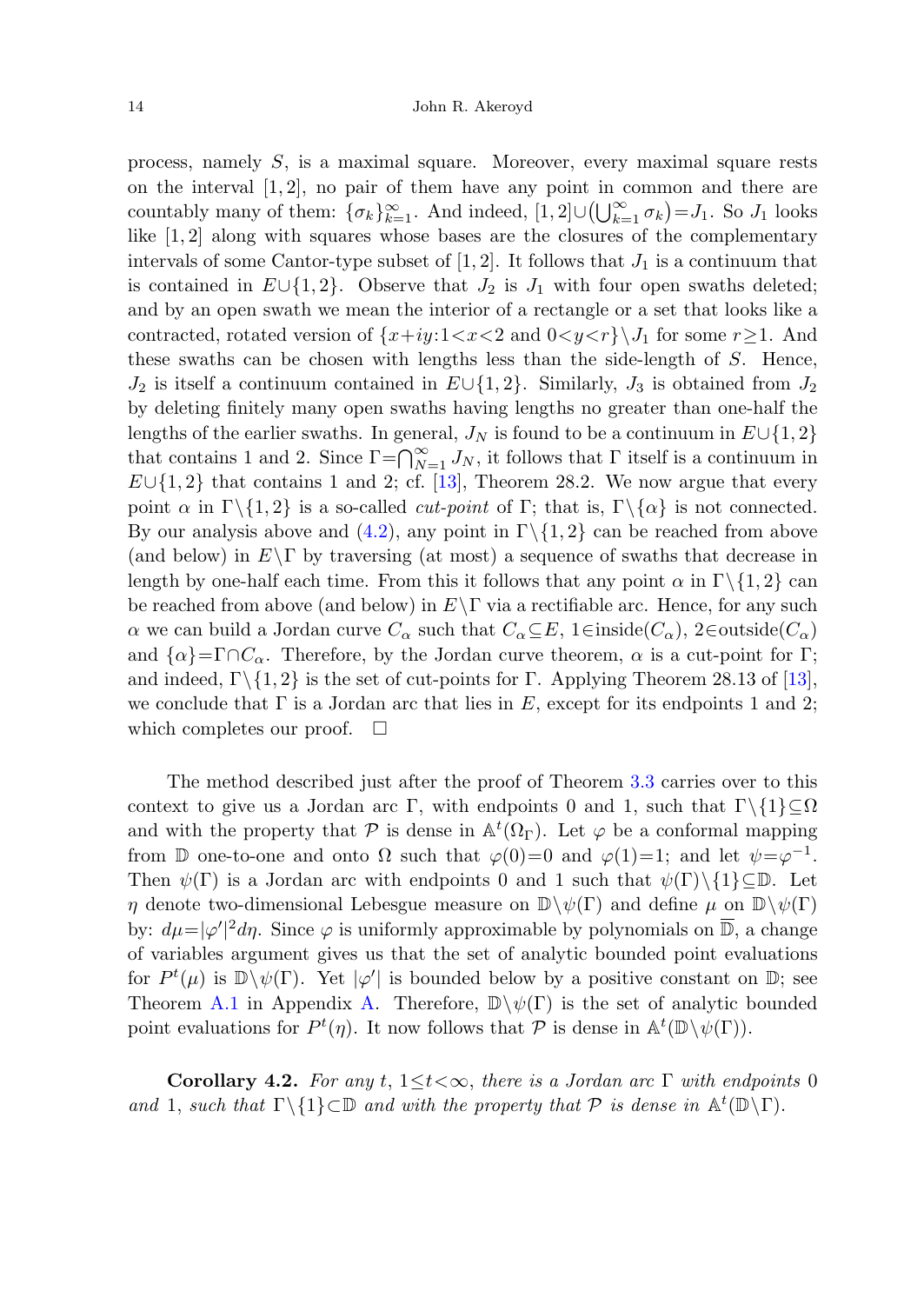# **Appendix A**

<span id="page-14-3"></span><span id="page-14-2"></span>We do not claim that the next (and last) result of this paper is new to the literature, yet we have no easy reference for it. We include it and a proof.

**Theorem A.1.** Let G be a convex region in  $\mathbb{C}$ ,  $G \neq \mathbb{C}$ , let  $w_0$  be a point in G and let  $\delta(w_0)$  denote the distance from  $w_0$  to  $\partial G$ . If  $\varphi$  is a conformal mapping from  $\mathbb D$  onto G such that  $\varphi(0)=w_0$ , then, for all z in  $\mathbb D$ ,

$$
|\varphi'(z)| \ge \frac{\delta(w_0)}{2}.
$$

*Proof.* Now, since G is convex, we can express G as  $G = \bigcup_{n=1}^{\infty} G_n$ , where  $w_0 \in G_n \subset G_{n+1}$  for all n and each  $G_n$  is the interior of a convex polygon. For each n, let  $\varphi_n$  be the conformal mapping from  $\mathbb D$  onto  $G_n$  such that  $\varphi_n(0)=w_0$  and  $\psi'_n(w_0) > 0$ , where  $\psi_n := \varphi_n^{-1}$ . Notice that  $\psi_{n+1} \circ \varphi_n$  maps  $\mathbb D$  conformally into  $\mathbb D$  and sends 0 to 0; and hence,  $0 < \varphi'_n(0) \le \varphi'_{n+1}(0)$  for all *n*. Therefore, by a normal families argument and a corollary to Hurwitz's theorem,  $\{\varphi_n\}_{n=1}^{\infty}$  has a subsequence (indeed,  $\{\varphi_n\}_{n=1}^{\infty}$ ) that converges uniformly on compact subsets of  $\mathbb D$  to a conformal mapping  $\varphi$  from  $\mathbb D$  onto G, where  $\varphi(0)=w_0$ . In view of this, we may reduce to the case that G itself is the interior of a convex polygon. Proceeding along these lines, let  $[\alpha, \beta] := \{(1-t)\alpha+t\beta: 0 \le t \le 1\}, \alpha \neq \beta$ , be a segment contained in  $\partial G$  and let  $\mathbb{H}$ be the half-plane that contains G such that  $\partial \mathbb{H} = L:= \{(1-t)\alpha+t\beta: t \in \mathbb{R}\}\.$  Let  $\varphi$  be as in our hypothesis, let  $\psi = \varphi^{-1}$ , and let  $\xi \mapsto P_{w_0}(\xi)$  denote the Poisson kernel on L for evaluation at  $w_0$ ; cf.  $\vert 6 \vert$ , p. 12. Then, by the conformal invariance of harmonic measure and the maximum principle,

$$
|\psi'(\xi)| = \frac{2\pi d\omega(\xi, G, w_0)}{|\mathrm{d}\xi|} \le 2\pi P_{w_0}(\xi)
$$

<span id="page-14-1"></span><span id="page-14-0"></span>for all  $\xi$  in  $[\alpha, \beta]$ . Now  $P_{w_0}(\xi)$  attains a maximum on L at  $\xi_0$ —the projection of w<sub>0</sub> on L—and that maximum value is  $1/\pi |\xi_0 - w_0|$ . And, clearly,  $\delta(w_0) \leq |\xi_0 - w_0|$ . Therefore,  $|\varphi'(\zeta)| \geq \frac{1}{2}\delta(w_0)$  for all  $\zeta$  in  $\mathbb T$ . Since G is a Smirnov domain (cf. [[5\]](#page-15-10), Section 10.3) it follows that  $|\varphi'(z)| \geq \frac{1}{2}\delta(w_0)$  for all  $z$  in  $\mathbb{D}$ .  $\Box$ 

#### **References**

- 1. Akeroyd, J., Density of the polynomials in the Hardy space of certain slit domains, Proc. Amer. Math. Soc. **115** (1992), 1013–1021.
- 2. ALEMAN, A., RICHTER, S. and SUNDBERG, C., Nontangential limits in  $P<sup>t</sup>(\mu)$ -spaces and the index of invariant subspaces, Ann. of Math. **169** (2009), 449–490.